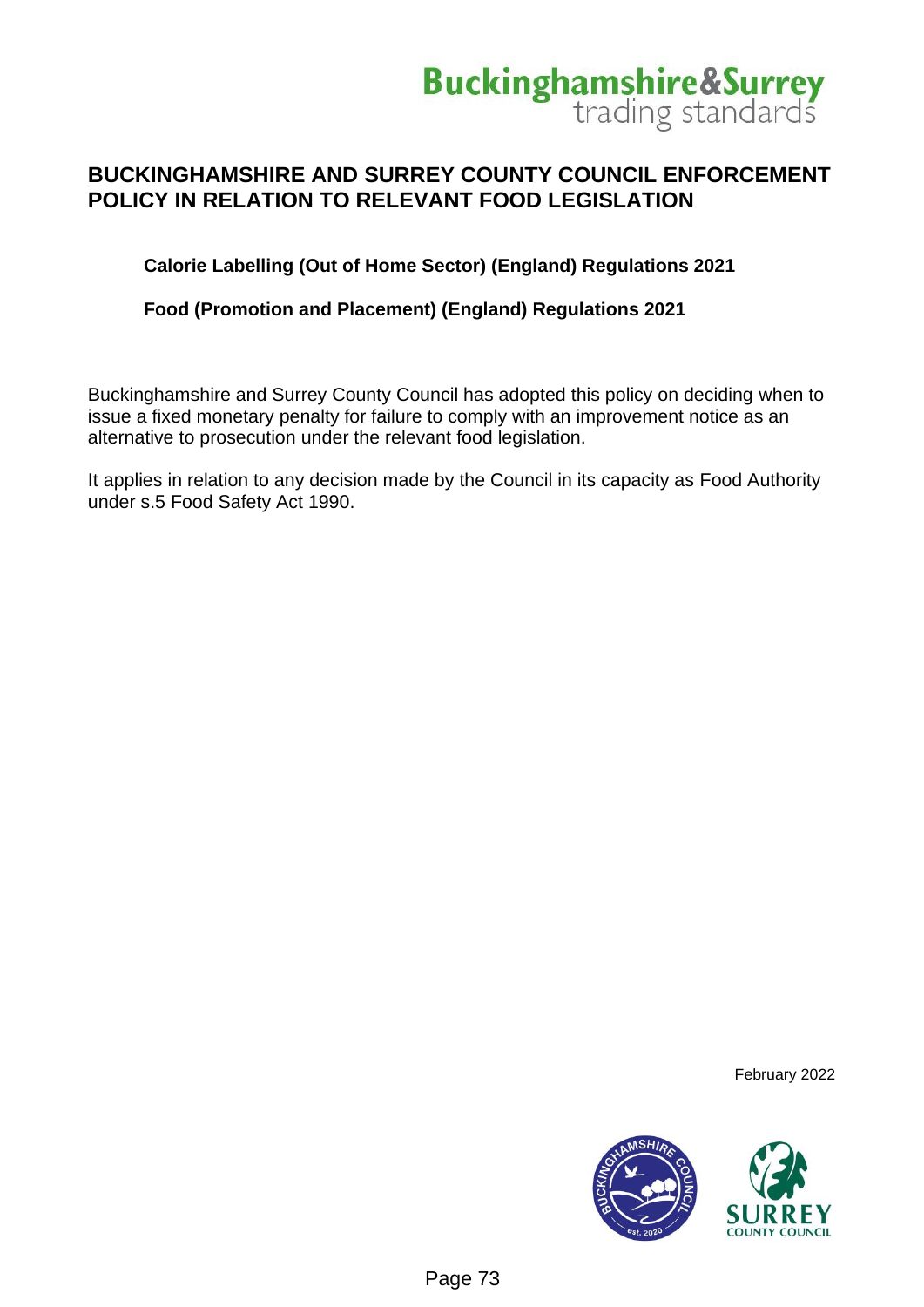#### **Contents**

| $\label{eq:1} \mbox{Introduction} \,\, \ldots \,\, \ldots \,\, \ldots \,\, \ldots \,\, \ldots \,\, \ldots \,\, \ldots \,\, \ldots \,\, \ldots \,\, \ldots \,\, \ldots \,\, \ldots \,\, \ldots \,\, \ldots \,\, \ldots \,\, \ldots \,\, \ldots \,\, \ldots \,\, \ldots \,\, \ldots \,\, \ldots \,\, \ldots \,\, \ldots \,\, \ldots \,\, \ldots \,\, \ldots \,\, \ldots \,\, \ldots \,\, \ldots \,\, \ldots \,\, \ldots \,\, \ldots \,\, \ldots \,\, \ldots \,\,$ |  |
|-----------------------------------------------------------------------------------------------------------------------------------------------------------------------------------------------------------------------------------------------------------------------------------------------------------------------------------------------------------------------------------------------------------------------------------------------------------------|--|
|                                                                                                                                                                                                                                                                                                                                                                                                                                                                 |  |
|                                                                                                                                                                                                                                                                                                                                                                                                                                                                 |  |
| 3. Circumstances in which a Fixed Monetary Penalty is likely to be imposed under the relevant Food                                                                                                                                                                                                                                                                                                                                                              |  |
|                                                                                                                                                                                                                                                                                                                                                                                                                                                                 |  |
| 4. Circumstances in which a Fixed Monetary Penalty is unlikely to be imposed under the relevant Food                                                                                                                                                                                                                                                                                                                                                            |  |
|                                                                                                                                                                                                                                                                                                                                                                                                                                                                 |  |
|                                                                                                                                                                                                                                                                                                                                                                                                                                                                 |  |
|                                                                                                                                                                                                                                                                                                                                                                                                                                                                 |  |
|                                                                                                                                                                                                                                                                                                                                                                                                                                                                 |  |
|                                                                                                                                                                                                                                                                                                                                                                                                                                                                 |  |
|                                                                                                                                                                                                                                                                                                                                                                                                                                                                 |  |
|                                                                                                                                                                                                                                                                                                                                                                                                                                                                 |  |

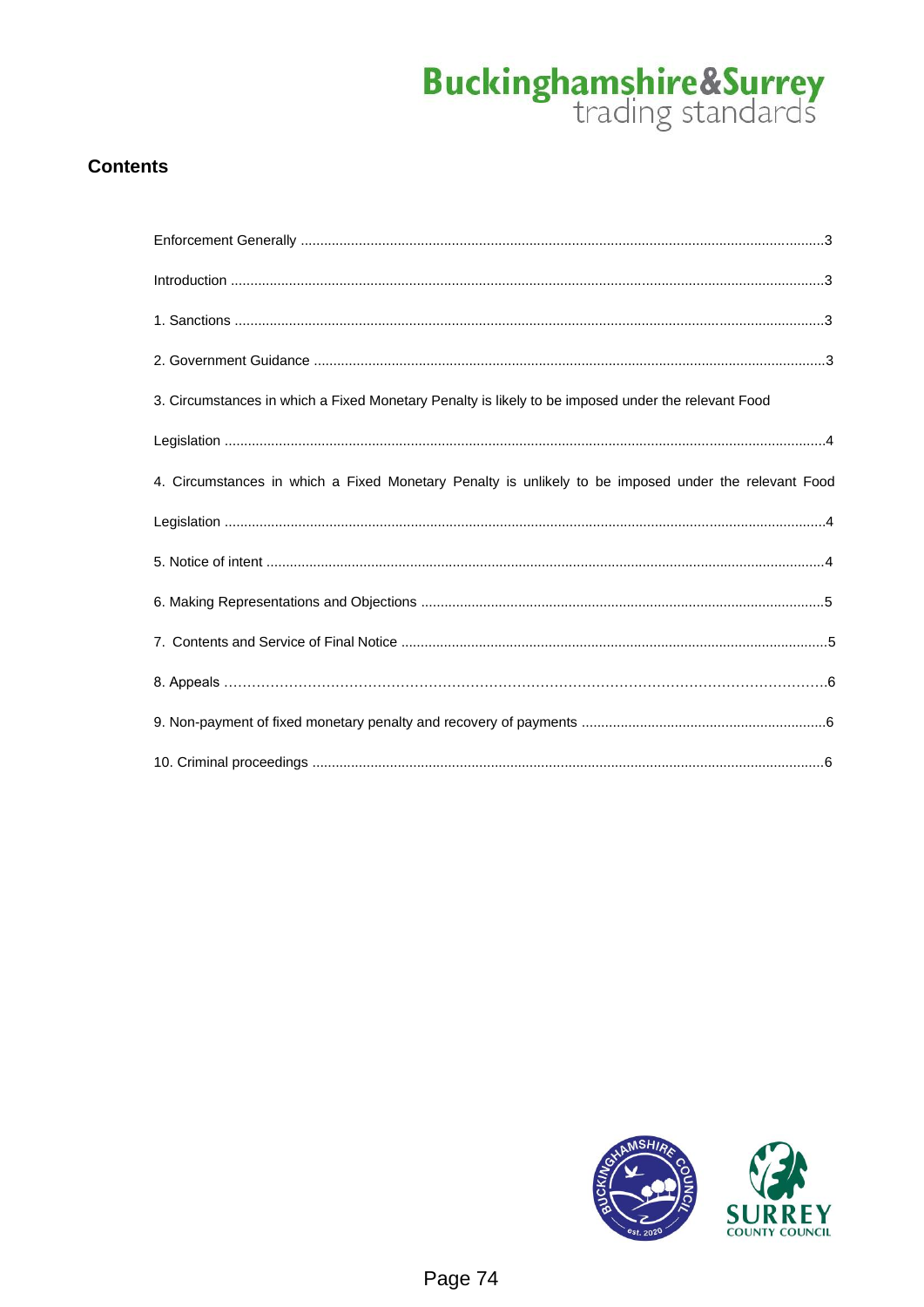## Enforcement Generally

## **Introduction**

Buckinghamshire and Surrey County Council has adopted this policy on deciding when to issue a fixed monetary penalty for failure to comply with an improvement notice as an alternative to prosecution under the relevant food legislation. It applies in relation to any decision made by the Council in its capacity as Food Authority under s.5 Food Safety Act 1990.

For clarity, "relevant food legislation" means: -

- 1. Calorie Labelling (Out of Home Sector) (England) Regulations 2021 ("The Calorie Regulations").
- 2. Food (Promotion and Placement) (England) Regulations 2021 ("The Food Regulations").

## 1. Sanctions

The relevant food legislation provides that food authorities may impose fixed financial penalties of £2,500 for failure to comply with an improvement notice as an alternative to criminal prosecution.

The Council will determine what is the most appropriate and effective sanction and whether it is appropriate to impose a financial penalty or prosecute having due regard to the Buckinghamshire and Surrey Trading Standards Enforcement Policy.

#### **Other Types of Enforcement Action that may be taken**

In appropriate circumstances consideration will be given to less formal action such as warning letters or advice, in an effort to secure compliance, and will be done so in accordance with the relevant Enforcement Policy.

#### 2. Government Guidance

The Department of Health and Social Care has published guidance for enforcement authorities in respect of the Calorie Labelling (Out of Home Sector) (England) Regulations 2021–

[Calorie labelling in the out of home sector: implementation guidance -](https://www.gov.uk/government/publications/calorie-labelling-in-the-out-of-home-sector/calorie-labelling-in-the-out-of-home-sector-implementation-guidance) GOV.UK (www.gov.uk)

This guidance document has been developed to help illustrate how the provisions of [The Calorie Labelling](https://www.legislation.gov.uk/uksi/2021/909/made)  [\(Out of Home Sector\) \(England\) Regulations 2021 \(the Regulations\)](https://www.legislation.gov.uk/uksi/2021/909/made) work and to provide assistance to those affected by the Regulations in understanding and applying them. The Regulations come into force from 6 April 2022.

These guidance notes have been produced to illustrate the legal requirements of the Regulations and are aimed primarily at those affected by the Regulations and the enforcement authorities enforcing them, as well as providing some examples of their practical application and recommendations businesses could implement. These guidance notes should be read in conjunction with the Regulations themselves. The text should not be taken as an authoritative statement or interpretation of the law, as only the courts have this power.

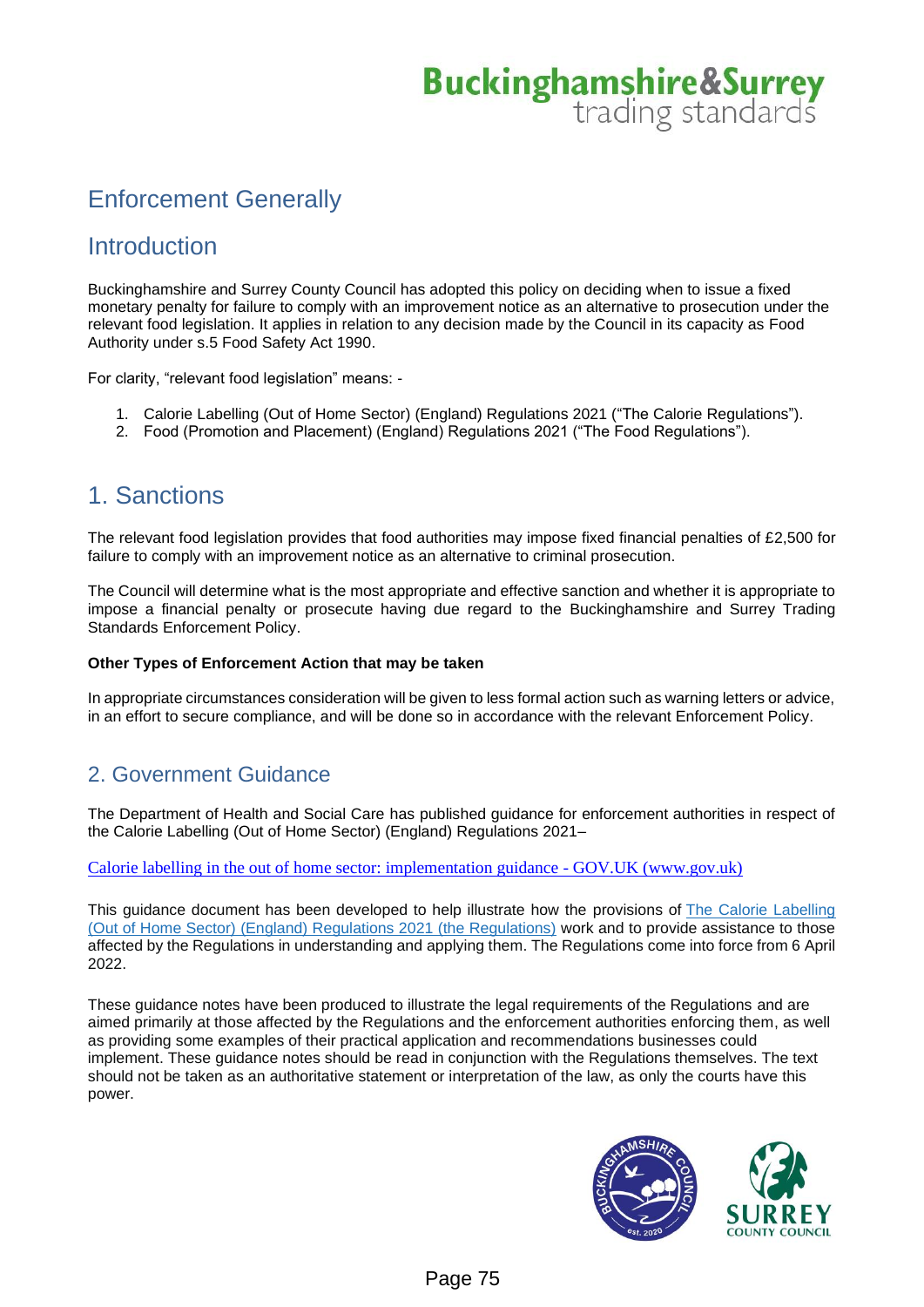#### 3. Circumstances in which a Fixed Monetary Penalty is likely to be imposed under the relevant Food Legislation

Below is a non-exhaustive list of some, but not all factual elements that the Council will take into consideration on when it is appropriate to impose a fixed monetary penalty. The Council will identify whether any combination of these, or other relevant factors, should result in a fixed monetary penalty being imposed. If there are relevant recent convictions then this will also be considered, alongside the Councils Enforcement Policy, as to whether prosecution would be appropriate.

- Previous breaches of relevant food legislation or the Food Safety Act 1990
- Previous convictions, having regard to:
	- $\circ$  the nature of the offence to which the conviction relates and its relevance to the current breach; and,
	- o the time that has elapsed since the conviction.
- Motivated by financial gain
- Deliberate concealment of illegal nature of activity
- Established evidence of wider / community impact
- Obstruction of the investigation
- Record of poor compliance

#### 4. Circumstances in which a Fixed Monetary Penalty is unlikely to be imposed under the relevant Food Legislation

- No previous or no relevant/recent breaches
- No previous convictions or no relevant/recent convictions
- Steps voluntarily taken to remedy problem
- High level of co-operation with the investigation, beyond that which will always be expected
- Good record of compliance
- Self-reporting, co-operation and acceptance of responsibility
- Good character and/or exemplary conduct
- Mental disorder or learning disability, where linked to the commission of the breach
- Serious medical conditions requiring urgent, intensive or long-term treatment and supported by medical evidence

#### 5. Notice of Intent

Where an authorised officer proposes to impose a fixed monetary penalty under the relevant food legislation on a person, that officer must serve on that person a notice of what is proposed ("a notice of intent"). The notice must include the following:

- a. The grounds for the proposal to impose the fixed monetary penalty
- b. The amount of the penalty
- c. A statement that liability for the penalty can be discharged by paying 50% of the penalty within 28 days beginning with the day on which the notice was received; and
- d. Information as to
	- a. the effect of that discharge payment
	- b. the right to make representations and objections within 28 days beginning with the day on which the notice of intent was received; and
	- c. the circumstances in which an authorised officer may not impose the fixed monetary penalty (including any defences relating to the offence in relation to which the notice is served)

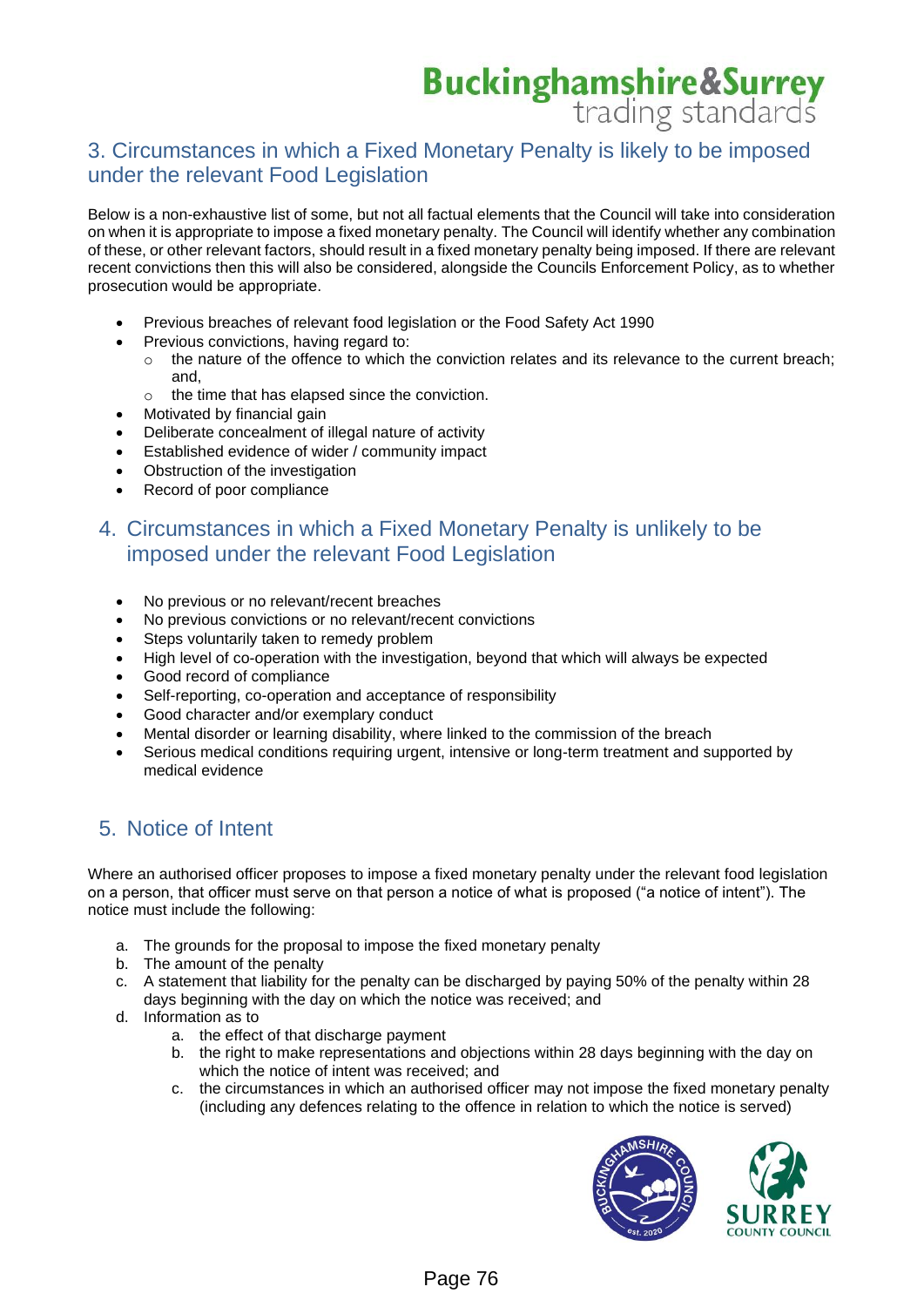#### 6. Making Representations and Objections

A person on whom a notice of intent is served may, within 28 days beginning with the day on which the notice was received, make written representations and objections to the enforcement authority in relation to the proposed imposition of the fixed monetary penalty. The Council will review the penalty in light of any representations received.

### 7. Contents and Service of Final Notice

If the person who has received the notice of intent does not discharge liability within 28 days, the food authority may serve a final notice imposing a fixed monetary penalty. The food authority may not service a final notice on a person where it is satisfied that the person would not, by reason of any defence, be liable to be convicted of the offence to which the notice relates. If a food authority serves a final notice, it may not serve any other notice under the relevant food legislation in relation to the offence.

The final notice must include the following information:

- a. The Amount of the fixed monetary penalty
- b. The grounds for imposing the penalty<br>c. How payment can be made
- How payment can be made
- d. The period of 28 days within which payment must be made
- e. The early payment discounts and late payment penalties f. Rights of appeal
- Rights of appeal
- g. The consequences of non-payment

If a person who was served with a notice of intent, then makes representations or objections concerning that notice within the 28 day time limit, that person may discharge the final notice by paying 50% of the penalty within 14 days beginning with the day on which the final notice was received.